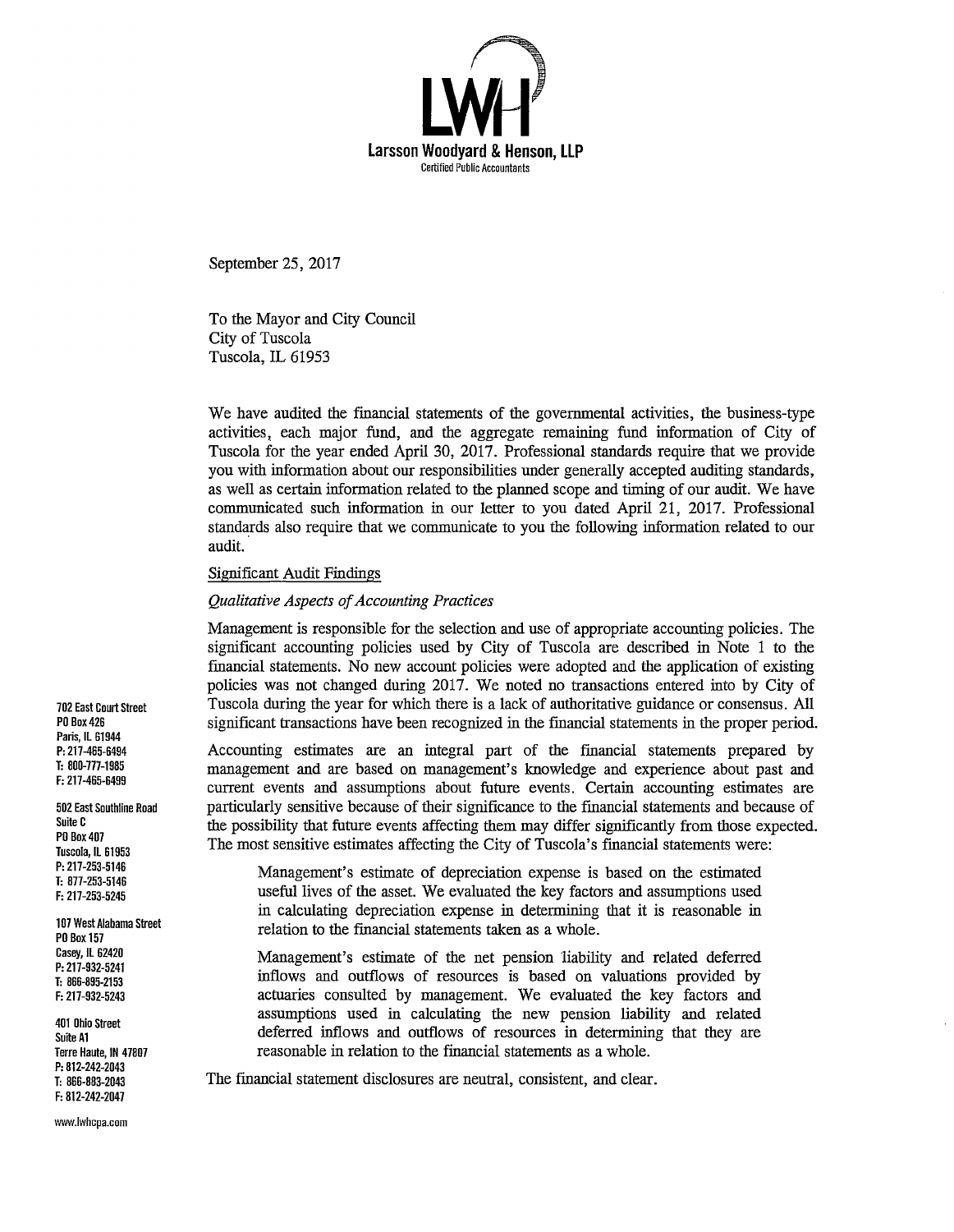# *Difficulties Encountered in Performing the Audit*

We encountered no significant difficulties in dealing with management in performing and completing our audit.

#### *Corrected and Uncorrected Misstatements*

Professional standards require us to accumulate all known and likely misstatements identified during the audit, other than those that are clearly trivial, and communicate them to the appropriate level of management. Management has corrected all such misstatements. In addition, none of the misstatements detected as a result of audit procedures and corrected by management were material, either individually or in the aggregate, to each opinion unit's financial statements taken as a whole.

## *Disagreements with Management*

For purposes of this letter, a disagreement with management is a financial accounting, reporting, or auditing matter, whether or not resolved to our satisfaction, that could be significant to the financial statements or the auditor's report. We are pleased to report that no such disagreements arose during the course of our audit.

## *Management Representations*

We have requested certain representations from management that are included in the management representation letter dated September 25, 2017.

## *Management Consultations with Other Independent Accountants*

In some cases, management may decide to consult with other accountants about auditing and accounting matters, similar to obtaining a "second opinion" on certain situations. If a consultation involves application of an accounting principle to City of Tuscola's financial statements or a determination of the type of auditor's opinion that may be expressed on those statements, our professional standards require the consulting accountant to check with us to determine that the consultant has all the relevant facts. To our knowledge, there were no such consultations with other accountants.

# *Other Audit Findings or Issues*

We generally discuss a variety of matters, including the application of accounting principles and auditing standards, with management each year prior to retention as City of Tuscola's auditors. However, these discussions occurred in the normal course of our professional relationship and our responses were not a condition to our retention.

#### Other Matters

We applied certain limited procedures to the Management's Discussion and Analysis, Schedule of Changes in Net Position Liability and Related Ratios Schedule of Employer Contributions and Budgetary Comparison Schedules, which are required supplementary information (RSI) that supplements the basic financial statements. Our procedures consisted of inquiries of management regarding the methods of preparing the information and comparing the information for consistency with management's responses to our inquiries, the basic financial statements, and other knowledge we obtained during our audit of the basic financial statements. We did not audit the RSI and do not express an opinion or provide any assurance on the RSI.

We were engaged to report on the equalized assessed valuations, tax rates, taxes extended and collected, which accompany the financial statements but are not RSI. With respect to this supplementary information, we made certain inquiries of management and evaluated the form, content, and methods of preparing the information to determine that the information complies with accounting principles generally accepted in the United States of America, the method of preparing it has not changed from the prior period, and the information is appropriate and complete in relation to our audit of the financial statements. We compared and reconciled the supplementary information to the underlying accounting records used to prepare the financial statements or to the financial statements themselves.